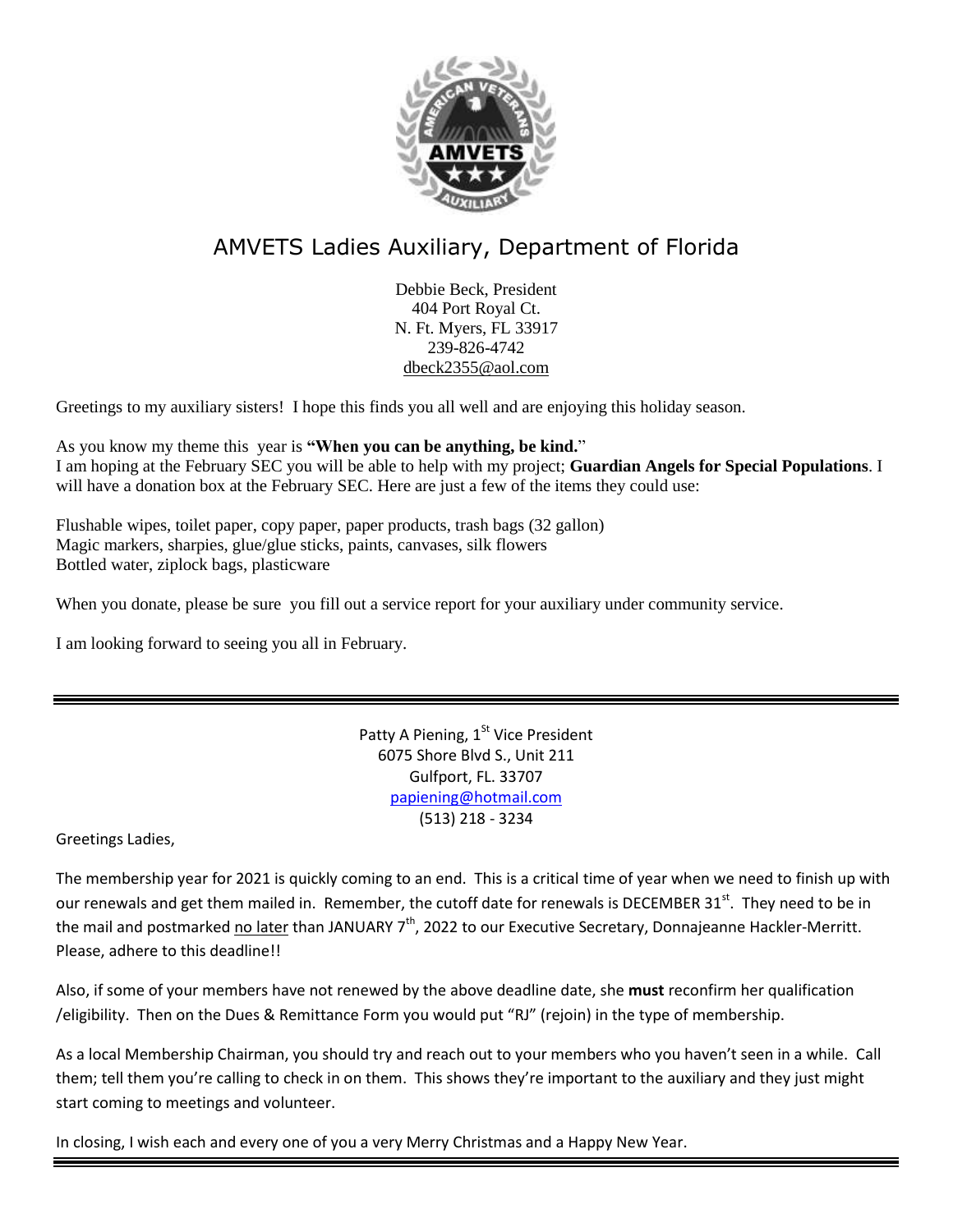Holly Burbach 2<sup>nd</sup> Vice President Child Welfare Officer 133 Oakhill View Dr. Valrico, FL 33594 941-786-8210 Holdon1926@aol.com

Greetings ladies,

We made it through another year, and I would like to wish everybody a very happy and safe holiday season.

Thank you to all the Auxiliaries that have reported so far. Keep them coming! Don't forget that April is John Tracey Center month. If anyone has any questions about reports, please feel free to call me any time. Reports must be **IN MY HANDS** by **January 10th** to be included in the February SEC book.

I'm looking forward to seeing everyone in February!

Christina "Chrissy" Albright 3rd Vice President/Community Service Officer 10118 Gerhard Lane, Lithia, FL 33547 813-465-2992 calbright26fan@aol.com

Greetings Ladies,

Thank you to those auxiliaries who have been sending their reports. Keep up the good work! You may reach out to me at any time for assistance with completing your reports. Please remember to round off your totals to a whole dollar amount.

March is PAWS month so please consider working to donate to this wonderful cause. Also, it is never too early to think about working towards awards.

As a reminder, local service reports are due **in my hands** by January 10, 2022, to be in the February SEC book.

I look forward to seeing everyone at February SEC.

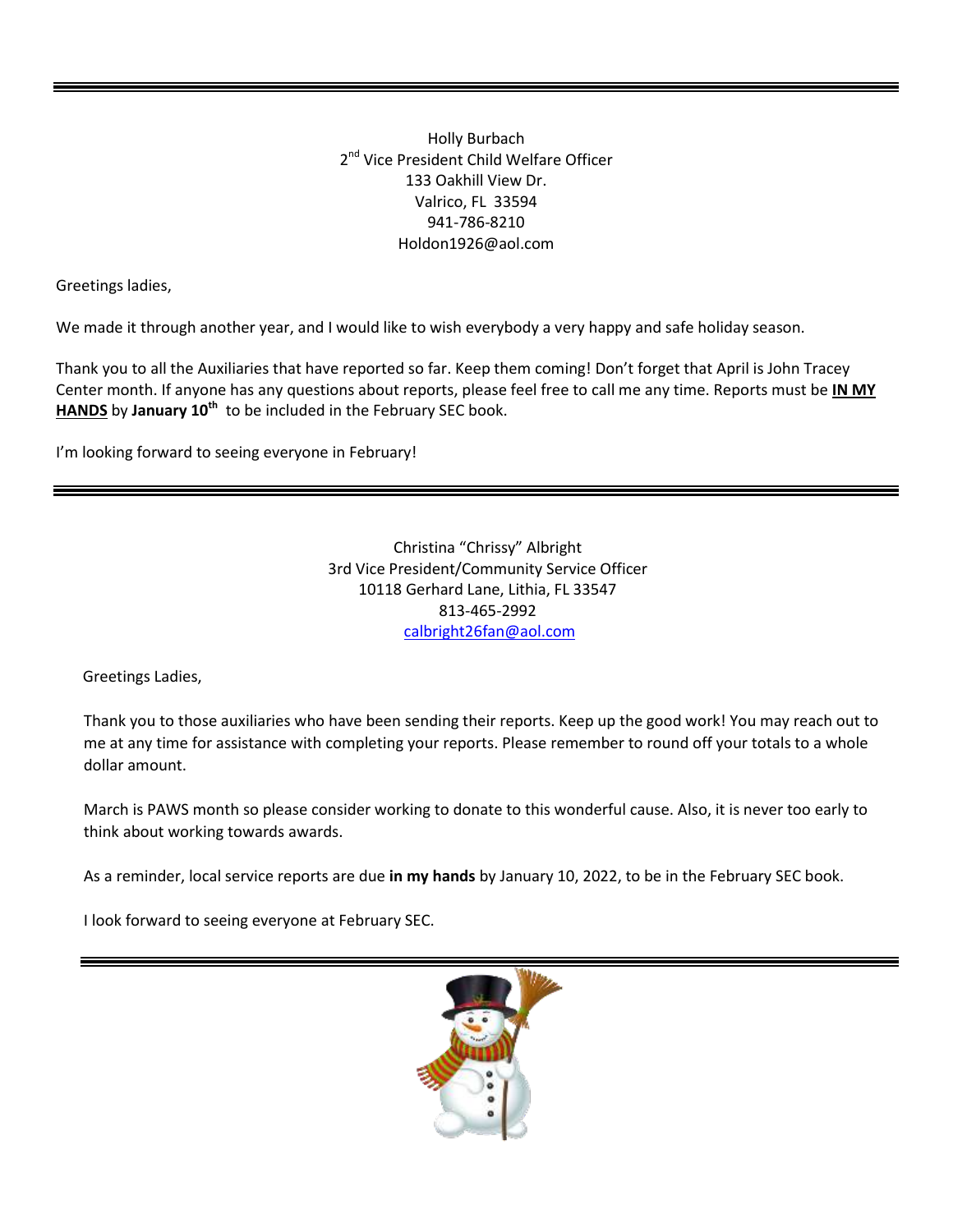## Dawn Stewart Department of Florida Americanism Officer 820 Walker Dr. Tampa, FL. 33613 813-378-9474 dawnstewart0620@gmail.com

Season's Greetings Auxiliary Sisters,

I hope that you are doing well during the holiday season.

This is a busy time of the year for AMVETS Ladies Auxiliary. This can be a very difficult time of the year for Veterans and families in our communities and we are busy doing projects to help ease the burden of those in need. Please remember to report your projects on your service report form and give a brief description of what you did on the back of the report.

When reporting on your volunteers, please only put new volunteers on the space on the left side of the report. When you write the names on the right side, please put an "N" beside the name of the new volunteers.

Reminder that the reports are to be in my hand by January 10, 2022 in order to be in the February SEC book. If you have any questions or problems, please feel free to contact me.

> Peggy Milnes,Hospital Chairperson Department Of Florida 754 Pirates Rest Road, No. Fort Myers, Fl 33917 239-935-9027 (Cell) [peglegm@e](mailto:PEGLEGM@EMBARQMAIL.COM)mbarqmail.com

Reports are coming in, but a lot of auxiliaries not heard from, it is not too late to get them in. Service reports due to department officers January 10, 2022. Remember they must be in hand by that date.

As we share the holiday season with loved ones, please remember those who do not have that luxury and are confined to a hospital or facility. A quick card sharing thanks could be sent to facility directors to be expressed to all. The patients, residents and don't forget the staff. I'm sure it would mean a lot.

Of course take time to get those reports in and for your kindness as well.

"Act as if what you do makes a difference. It does." William James, Psychologist and Philosopher

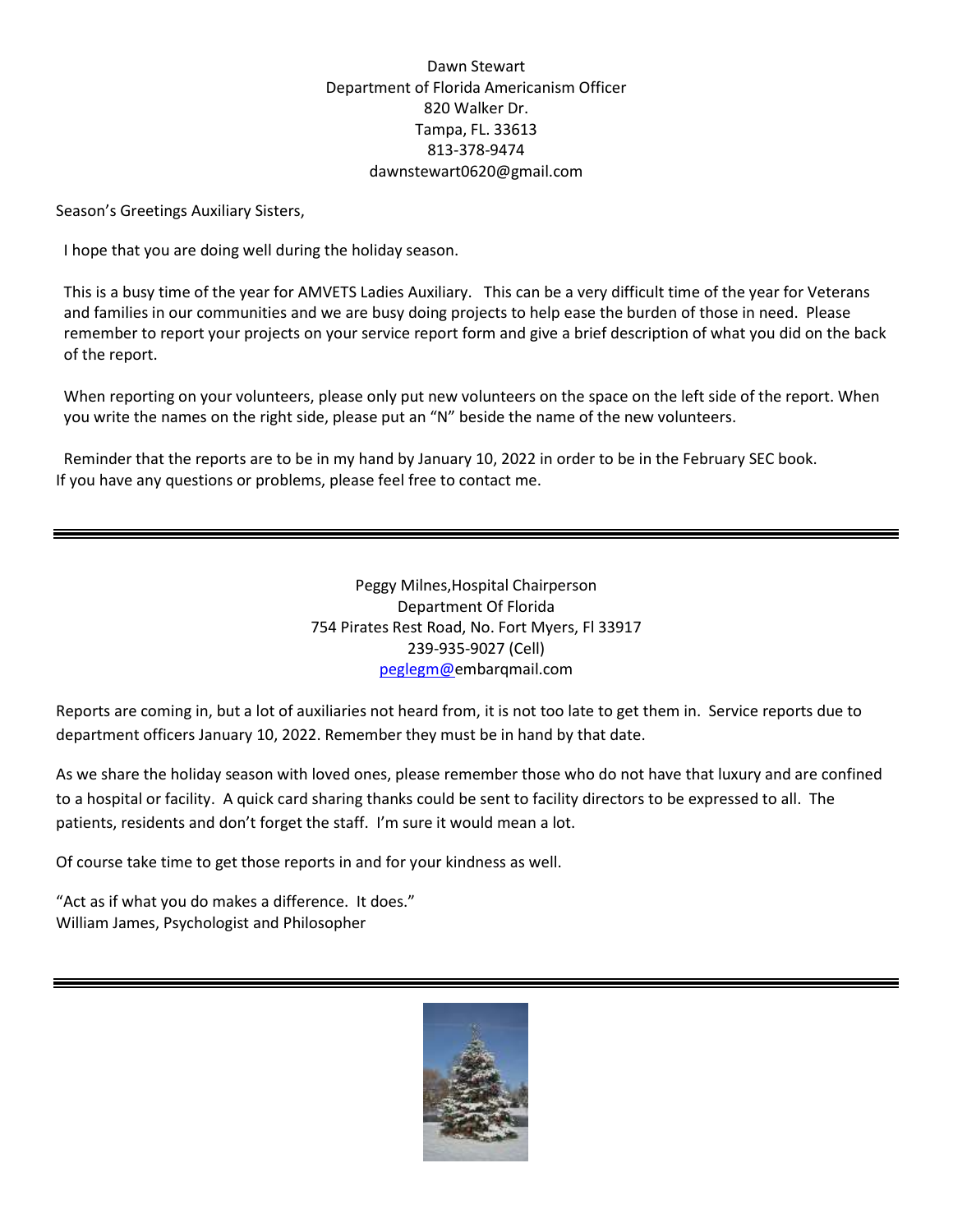## Elizabeth "Liz" Marquis Scholarship Officer 3924 Woodrush St #302 New Port Richey, Fl 34655 727-423-7386 auxiliarynine@gmail.com

## Greetings Ladies,

It was a pleasure meeting so many of you at the SEC. I would like to thank you for all the great work you are doing, I have received a lot of service reports so keep them coming! I would like to remind you to please round off on your reports, we only want whole numbers not cents. If I have not had the pleasure of meeting you, please come say hello.

## **A few reminders and important dates to remember**:

- AMVETS Department Ladies Auxiliary scholarship application must be postmarked no later than May 15, 2022 to be entered for judging at the June convention. www.amvetsauxfl.org
- The updated AMVETS National Ladies Auxiliary scholarship application forms are available on the website: [www.amvetsaux.org/scholarships](http://www.amvetsaux.org/scholarships)
- When applying for scholarships, please make sure to use the correct form, fill it in completely, and to submit all supporting documents as requested, so as not to be disqualified for improperly completing the forms. You may reach out to me at any time for assistance obtaining applications or completing the forms.
- I will have Joseph L Kee scholarship applications on hand at the February convention.
- January 10 Service Reports Deadline \* Please note that reports must be in my hand by this date to be printed *in the February SEC report.*

Please feel free to reach out to me for any questions or comments.

Keep up the good work!

PDP Karen Powers, Treasurer 409 Andrew Drive Valparaiso, FL 32580 (850) 678-3140 December 2021

Hello Ladies,

I can hardly believe we are near the end of 2021. Sure hope 2022 treats us all better and things start getting back to normal. I hope everyone is enjoying the holiday season.

Just a friendly reminder when writing Auxiliary checks remember two authorized signatures are required on all checks. This protects you and your local Auxiliary's money.

I am so looking forward to seeing my Auxiliary sisters at our upcoming midwinter SEC in February at the Rosen. I hope all our AMVETS family has a wonderful holiday season. Until we meet again keep safe.

Merry Christmas to all!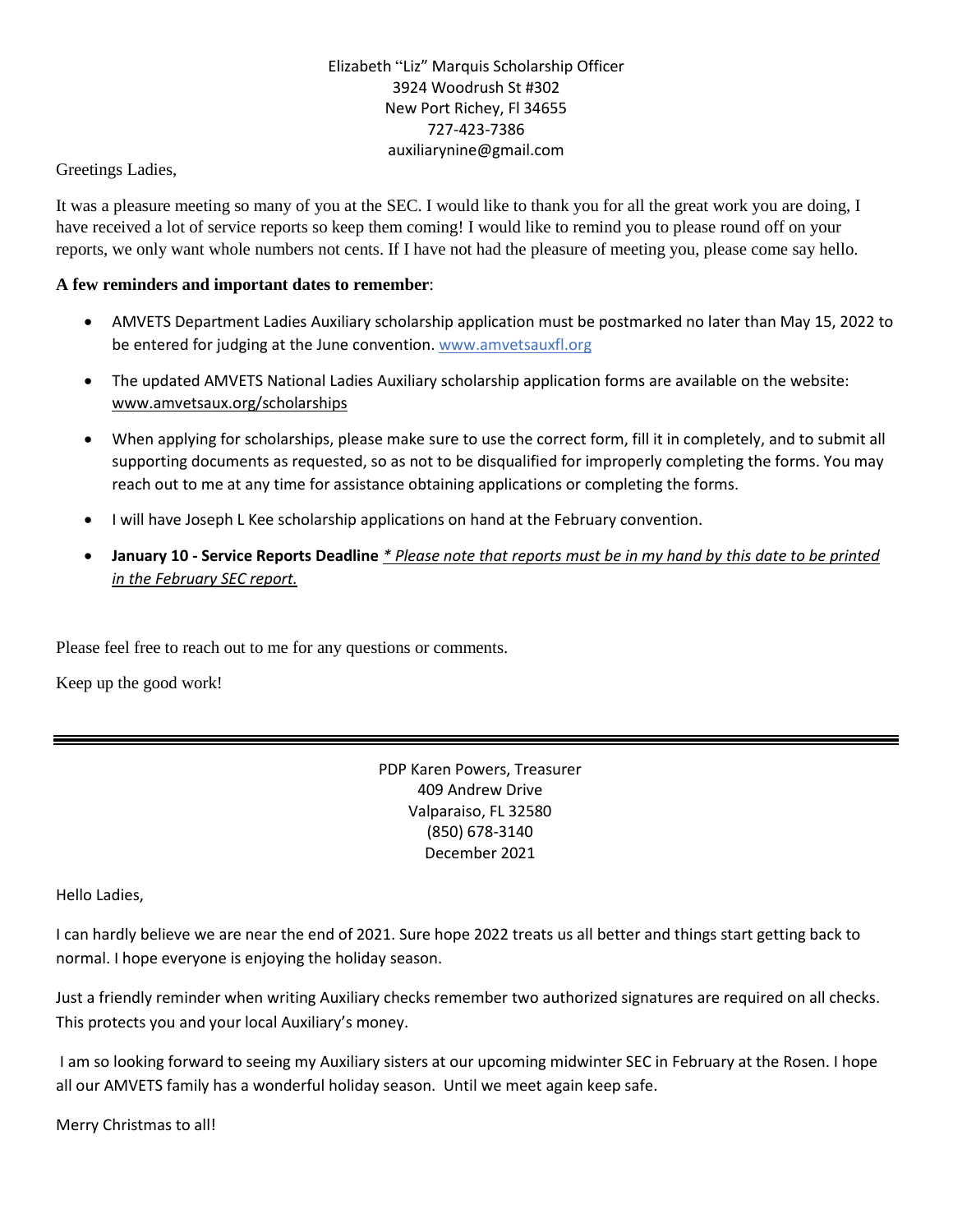Toni Plemmons Sgt-At-Arms 12550 N.W. 90th Ave Chiefland, FL 32626 Phone: 352-317-4166 itzm20@aol.com

## Greetings all!

It was so good to see everyone at October SEC! I observed more ladies showing their respect to our Flag as they entered/exited the meeting. Thank you!

I enjoyed serving everyone to the best of my ability and I hope to continue to improve. I did not collect any `donations` from cell phones ringing or ladies talking. `Froggy` will be very hungry by February SEC! Thank you to all who donated towards the candy fund and to all that brought candy to me! We all benefit from this!

Thank you to the ladies that assisted me in October, if you are interested in helping with presenting our Colors or with being a Page, please contact me.

I pray for everyone to stay healthy and safe during this challenging winter and the holiday season. Looking forward to seeing everyone in February. May we all have a Peaceful and Merry Christmas with a wonderful New Year to follow!

> Wendy Luzader, Chaplain 702 SW  $5^{th}$  Ave. Trenton, FL 32693-4270 352-214-8700 (Cell) [wendyluzader@yahoo.com](mailto:wendyluzader@yahoo.com)

Wishing each of you the happiest holiday season. May you be blessed during this time and as we go into 2022, may we each feel His love and graciousness.

Please extend prayers and comfort to those in your lives. We never know what another person is going through and sometimes just a kind word and a hug will mean the world to them.

Please check on our Veterans as this season is especially hard on them. It's the least we can do to acknowledge and honor their service!

Thank you for promptly sending notices of an Auxiliary Sister's passing. I'm sure their families certainly appreciate a sympathy card or thinking of you card from our Department.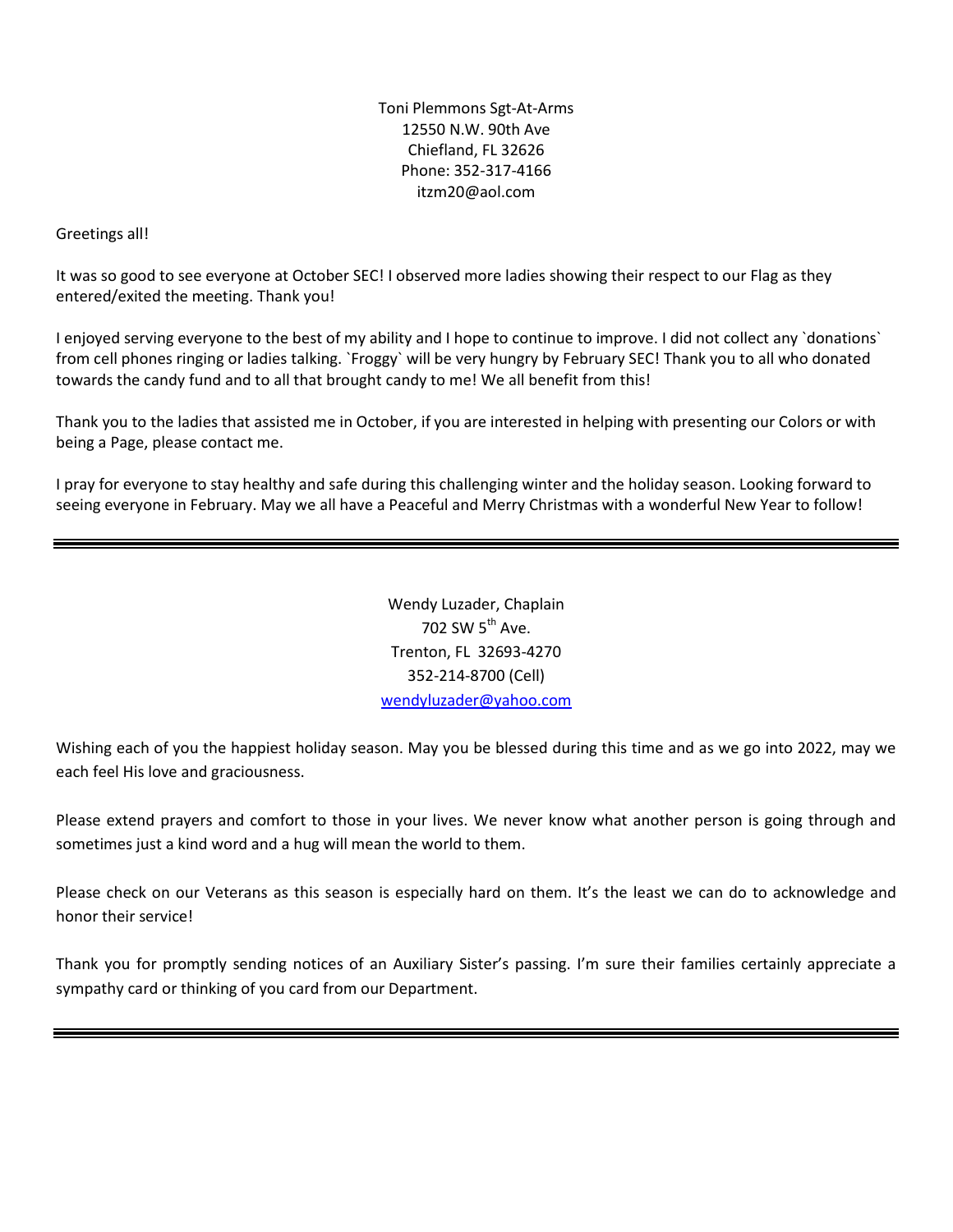## PDP Sherry Marecek, NEC Woman 102 Diogenes Street Dunedin, FL 34698 (727) 687-5523 [xette1@tampabay.rr.com](mailto:xette1@tampabay.rr.com)

Greetings Everyone!

Mid-year totals have been forwarded to and received by the respective National Service Officer. A detailed stat sheet will be included with my book report for the February SEC.

Just a reminder, service reports from the Local Auxiliaries are due to the proper Service Officer by **January 10, 2022 (in their hands)** in order for totals to appear in February SEC Book.

To prevent delays in entering your evaluation totals, please mail your reports to the correct Service Officer. Their addresses can be found on our website, **amvetsauxfl.org**, under the "Officers" tab.

Our reporting year is May 1, 2021 – April 30, 2022. Reports with dates prior to the reporting year (i.e. December 2020, February 2021) are not reportable and therefore, will not be included in the Total Evaluations. It's much easier to complete your service report immediately after a project has been completed rather than try to remember 3 or 4 months later.

See you soon!

Jerri Devoll Alternate NEC 217 Ladue Avenue Crestview, FL 32539 850-305-4247 [j\\_devoll@yahoo.com](mailto:j_devoll@yahoo.com)

Greetings Ladies,

December 2021

We are ending 2021 and looking forward to 2022, as we say good bye to the old we look forward to the New Year and what it will bring us.

I look forward to seeing many of you at the February SEC, the officers and chairmen have so much to share with you.

It is very important to meet the deadlines for getting your reports in to the respective Service Officer so that they can meet their deadlines also.

"Do more than belong: participate. Do more than care: help. Do more than believe: practice. Do more than be fair: be kind. Do more than forgive: forget. Do more than dream: work."

 *William Arthur Ward, Author, Educator, Motivational Speaker*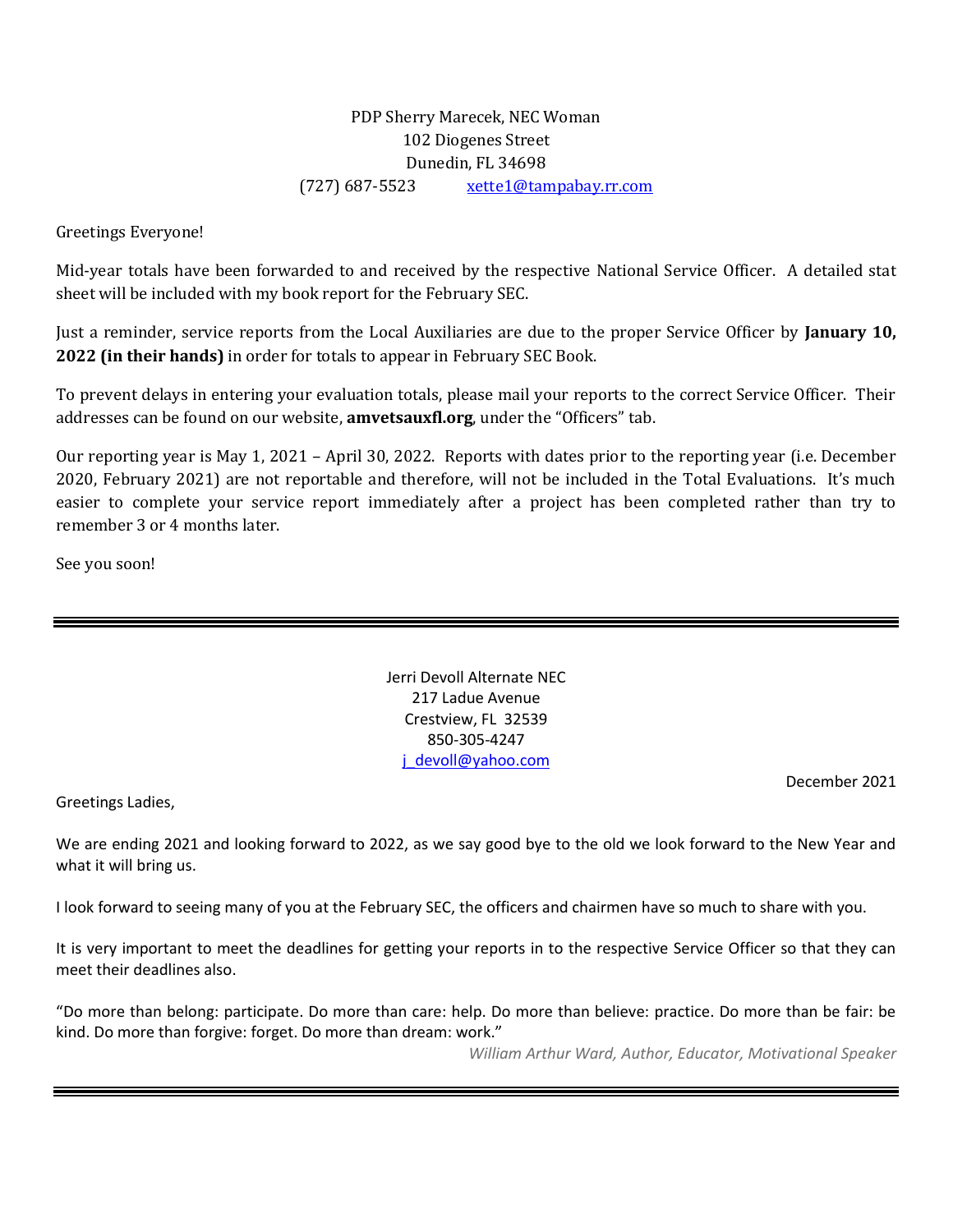## Charlene D. Kee, Parliamentarian 90 Hidden Lake Drive #132 Sanford, FL 32773 407.716.4244 [CHRLNKEE@AOL.COM](mailto:CHRLNKEE@AOL.COM)

As the year ends and the New Year begins, **if your auxiliary is listed below, don't forget to review your bylaws and submit to me no later than May 15, 2022.** The bylaws committee must meet, chaired by the Parliamentarian and review for recommendations if any to the auxiliary. If there are no changes, make sure the President and Parliamentarian, sign and date a new last page of the bylaws. There should also be a space for the Department Parliamentarian and President to sign once approved. If there are changes to the bylaws, it must be read at one meeting and read again at the next meeting and voted on for approval at that same meeting.

Make sure you include the bylaws cover sheet that can be found on our website, [\(www.amvetsauxfl.org\)](http://www.amvetsauxfl.org/), listed under forms. The cover sheet gives instructions to include one (1) copy of the minutes approving the bylaws and three (3) copies of the bylaws. Always remember that your bylaws are not approved until they are returned to your auxiliary.

The Department Bylaws Committee will be recommending changes to our bylaws at the February SEC Meeting and they will be voted on at the 2022 Department Convention. Merry Christmas & Happy New Year!

| District II (2) | District III (3) | District VI (6) | Auxiliary #1    | Auxiliary #4  |
|-----------------|------------------|-----------------|-----------------|---------------|
| Auxiliary #12   | Auxiliary #17    | Auxiliary #23   | Auxiliary #26   | Auxiliary #44 |
| Auxiliary #47   | Auxiliary #60    | Auxiliary #86   | Auxiliary #92   | Auxiliary #98 |
| Auxiliary #113  | Auxiliary #444   | Auxiliary #447  | Auxiliary #2000 |               |

PDP Donnajeanne Hakler, Executive Secretary 7520 NE 105th Avenue Bronson, FL 32621 352-306-0030 execsecyfl@gmail.com

December, 2021

Greetings Ladies:

**NOTE: Renewals are due to be paid by December 31, 2021.** Time is short so I would encourage all our members to renew NOW. Renewals are due and must be postmarked by January 7, 2022. If you receive membership after December 31, 2021, the member is considered a "rejoin" and must meet qualifications to be an Auxiliary member.

 Ladies, please make sure that the Dues Remittance Forms are legible and make sure that you send all forms that are necessary when sending in the Dues Remittance Forms; such as Life Member Forms or Honorary Member Forms.

Be sure and go to our website to get any information you may need for your Auxiliary as well as all of the forms you need. The website is **amvetsauxfl.org.** 

I wish everyone a very Merry Holiday Season and look forward to seeing you all in February, 2022 at our SEC meeting.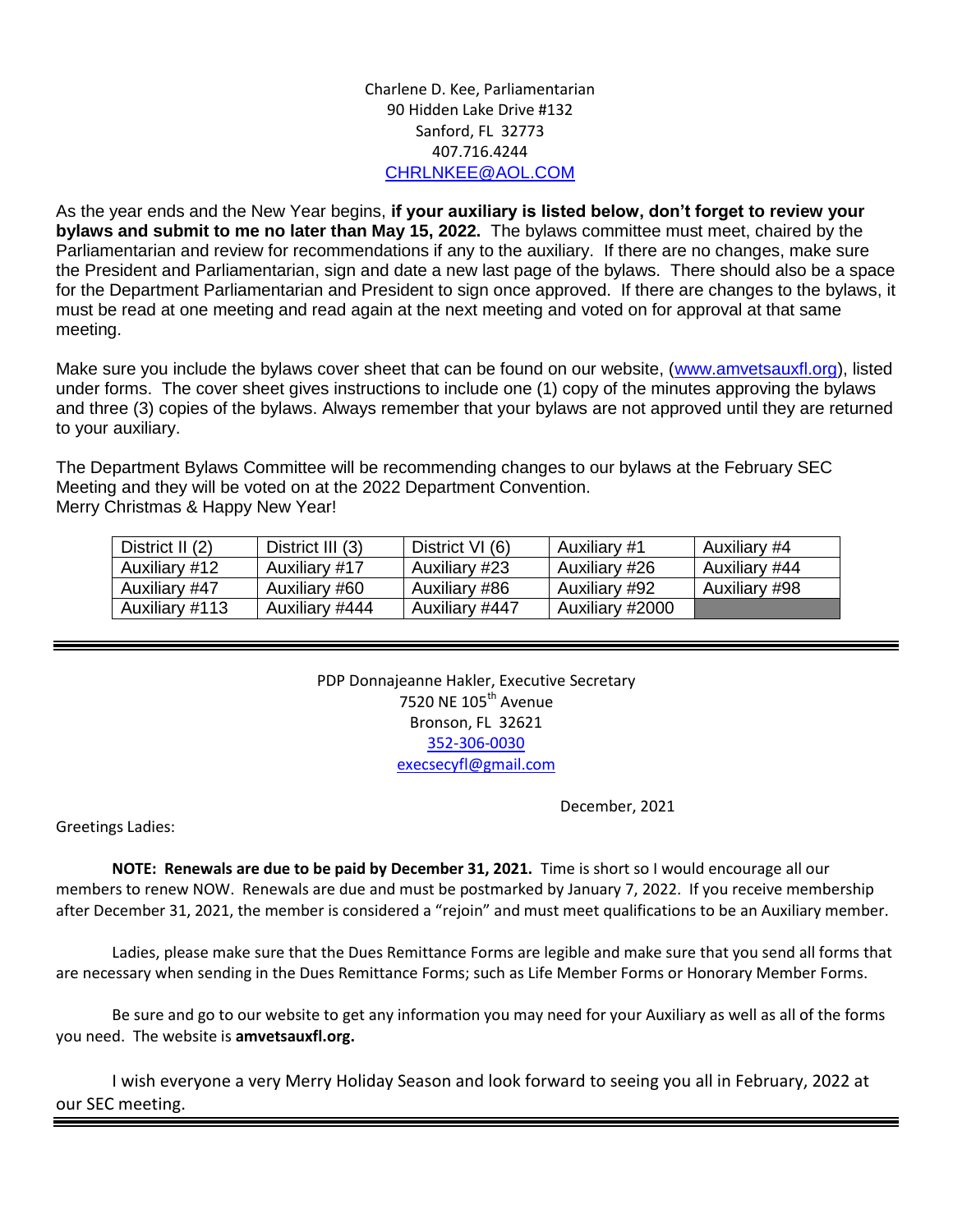Robin Trudeau Recording Secretary 551 Plaza Del Sol North Fort Myers, FL 33917 401-359-9122 [Robin.trudeau4@gmail.com](mailto:Robin.trudeau4@gmail.com)

Season Greetings Ladies

Hope this holiday season finds you all well….

I did "survive" my first SEC October minutes!! It was a challenge but learning more and more about this great organization! Please read them, if you have any questions or concerns pertaining to the minutes, they can be addressed at the February SEC 2022.

My hope for the February SEC that most or all local Auxiliaries have done their 990's and have been revalidated to make the Roll Call a little smoother.

Again, when doing Roll Call, please speak loud and clearly so I can accurately record your presence. The only person that can excuse a President or SEC woman is the Department Madam President. Remember no one can answer your call for you! An Alternate SEC woman may answer roll call if the SEC is not present,and they must be listed on the revalidation form for your Auxiliary.

Remember to take time for yourselves in this busy season! Merry Christmas and Happy New Year to all!!

I am looking forward to seeing you all in February SEC 2022.

PDP Meltonia Presley, Convention Chair 942 Loquat Tree Road Orlando, FL 32811 [meltoniapresley@gmail.com](mailto:meltoniapresley@gmail.com) 407-223-5688

Can you believe we are approaching our February SEC! Plans are underway for the 76th AMVETS Ladies Auxiliary Department Convention. This year's convention will be held, June 23-26, 2022, at the Rosen Centre Hotel, Orlando, Florida.

The Convention Committee will have 50\50 tickets for \$3.00 a book. Please have all tickets turned in no later than Friday, if you checked out books. We will also have a silent auction. If you have any items that you would like to donate, please bring them to me immediately following the Friday joint meeting. Thank you in advance for your support.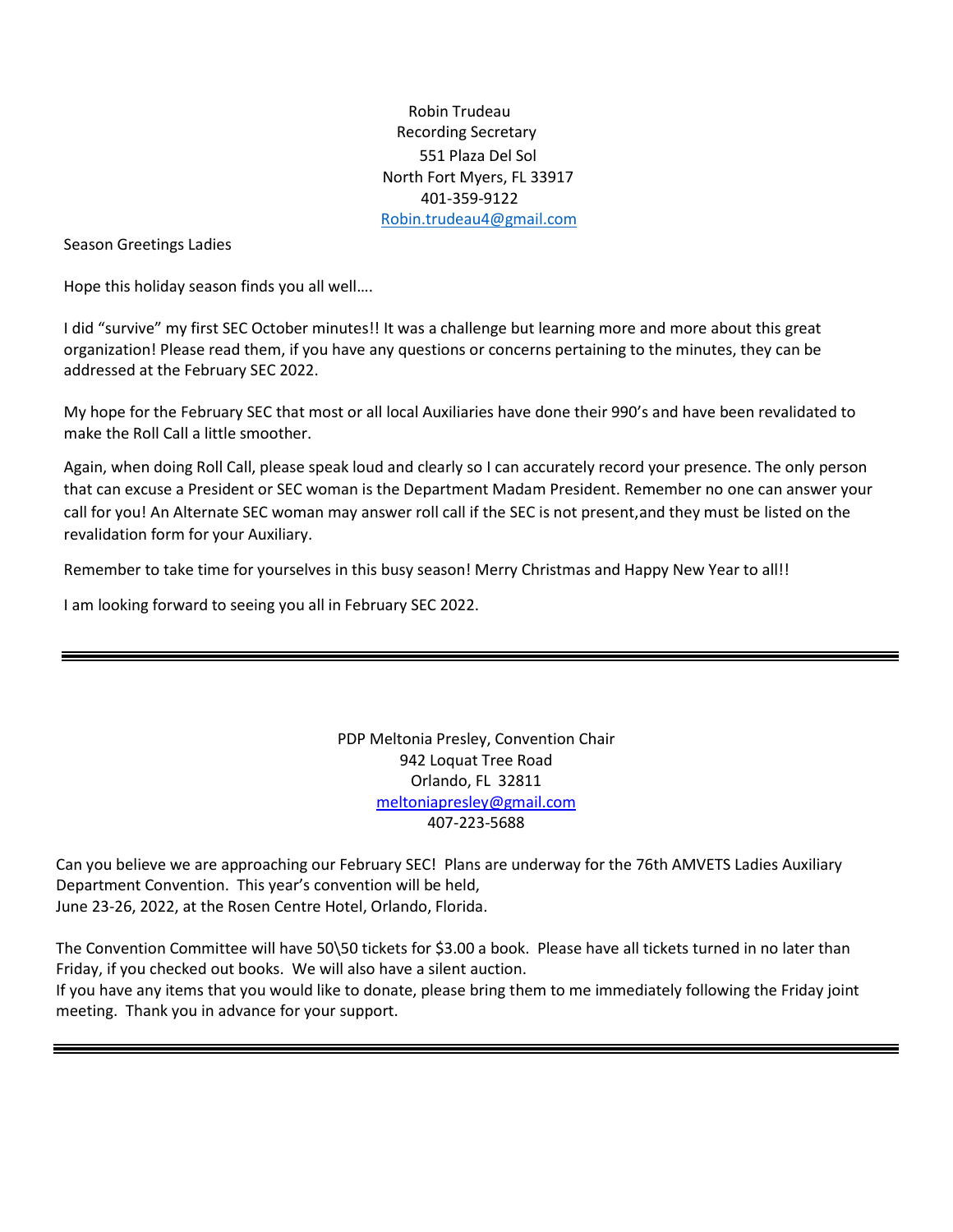## PNP Evelyn McElvin Awards Chairman 4332 Princehall Blvd Orlando, Florida 32811 bleve123@aol.com 407-758-3392

#### When you can be anything, be kind!

Hello Sisters:

Wishing that everyone had a blessed and safe holiday. It's now time to get back to volunteering. Continue to get your service reports into the Department officers for the Honors and Awards annual program.

We still need to put on our thinking caps and try hard to come up with new and different ways of volunteering, serving our Veterans and our communities.

Please look for the Forecast at the February SEC, share and work together to prepare your awards and make sure everyone has all the convention information they need.

Looking forward to seeing everyone in February.

PDP Mary Lou Maslo Grievance Chairman 750-42<sup>nd</sup> St. N. St. Petersburg, FL 33713 727-638-0264

Ladies,

I hope everyone has an enjoyable Holiday season. Our February S.E.C. will be here before you know it. Don't wait till the last minute, get ready now.

Thanks again for not putting me to work and remember to be kind, be kind, be kind.

Antionette (Toni) Fox, Quartermaster 368 Pirates Rest Road N. Fort Myers, FL 33917 860-460-0894 [Tonifox1957@gmail.com](mailto:Tonifox1957@gmail.com)

Greetings,

I would like to wish everyone a Merry Christmas and a great New Year, to come for us all!

I would like to thank President Beck again, for appointing me as the Quartermaster, it is with pleasure that I serve in this position and am able to serve all of you wonderful women. I try to have new items at each SEC and have more new items coming in for our February 2022 SEC. I have taken recommendations for particular items requested, so please be sure to stop over and check it all out.

Also, if you are interested in helping at the table's, PLEASE feel free to call me. I really appreciate the volunteers that helped me at our last SEC and have received names of others that are willing to assist in February, THANK YOU and looking forward to seeing you there. Please feel free to stop at our tables and introduce yourself.

Have a safe and happy Holidays!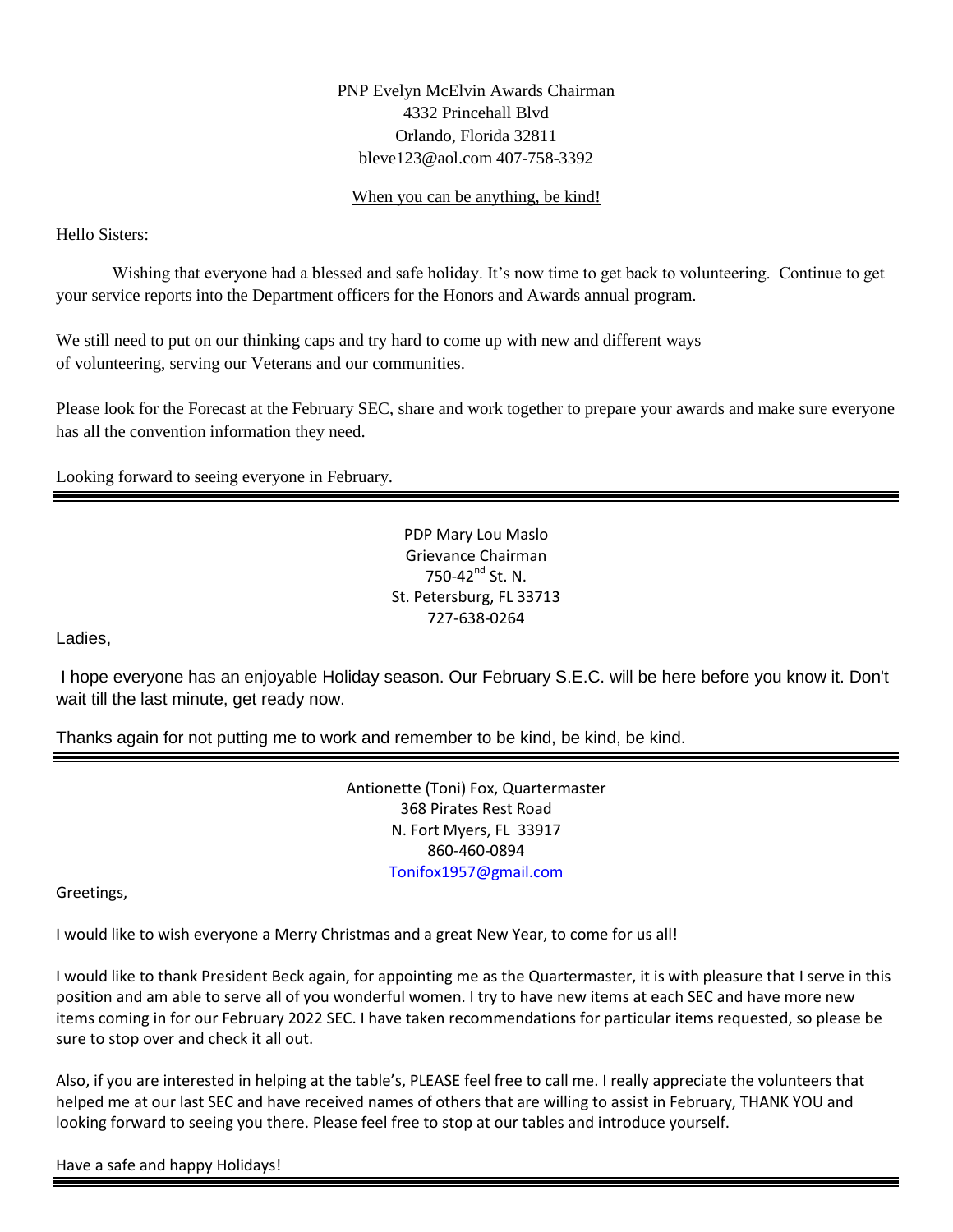Carolyn Bain, PRO 2212 SE 6th Terrance, Cape Coral, Fl. 33990 Phone number 239-850-6908 E-mail-fred4903@juno.com.

I would again like to thank Madam President Beck for the appointment as PRO. I need your help making an amazing scrapbook for our Madam President, so she will have memories of her year. If the Madam President visits your auxiliary, please take photos and forward them to me. I know together we can make great memories for our president in the coming year. Thank you all in advance.

> Fran McGurk Dept. Auxiliary Junior AMVETS Coordinator 108 Valley Circle Brandon, Fl. 33510-2544 813-310-3223 [emcgurk@tampbay.rr.com](mailto:emcgurk@tampbay.rr.com)

Greetings:

I hope everyone is having a healthy good year so far.

I am excited to say that our Juniors will be attending the February SEC. They will be holding their nominations and elections for the new Department officers. Please make sure your Juniors are dressed in their Junior AMVETS blue colored shirts, black pants/skirts, no holes, and black closed toed shoes. In support of our Juniors, here is a tentative schedule for our Juniors for the February SEC.

#### **FRIDAY, FEBRUARY 18, 2022**

6:30 PM Joint Opening Session – **Ballroom D (let's meet at 6:15 to get seating) Juniors to be in their blue shirts, covers and dark pants. No holes in pants and no sandals.**

**SATURDAY, FEBRUARY 19, 2022** *–***Salon TBA on Saturday:** 8:00 AM – 1:00 PM 7:30 – 8:30 AM **Breakfast** 8:45 AM - 1 PM **Salon TBA Nominations and elections** (also walking the floors between 9:30 and 10 AM)

Our Juniors have volunteered many hours of their time to help veterans and their communities. Therefore, I am reminding the Coordinators that Junior Mid-Year reports and annual memberships are due and must be post marked by December 31<sup>st.</sup> Also, Coordinators, a friendly reminder that you are to be with our Juniors during their meetings.

Juniors will be selling 50/50 tickets on the 2<sup>nd</sup> floor. For safety of our younger Juniors. All Juniors under 10 years old will not be roaming the floors to sell tickets. They will be on the  $2^{nd}$  floor from 1-3. *Parents/guardians please make sure to pick up your child at 3 so they can be safe in your care.*

Merry Christmas and Blessings for a happy, healthy New Year!

See you at our February SEC meeting and if you need any help please reach out to us!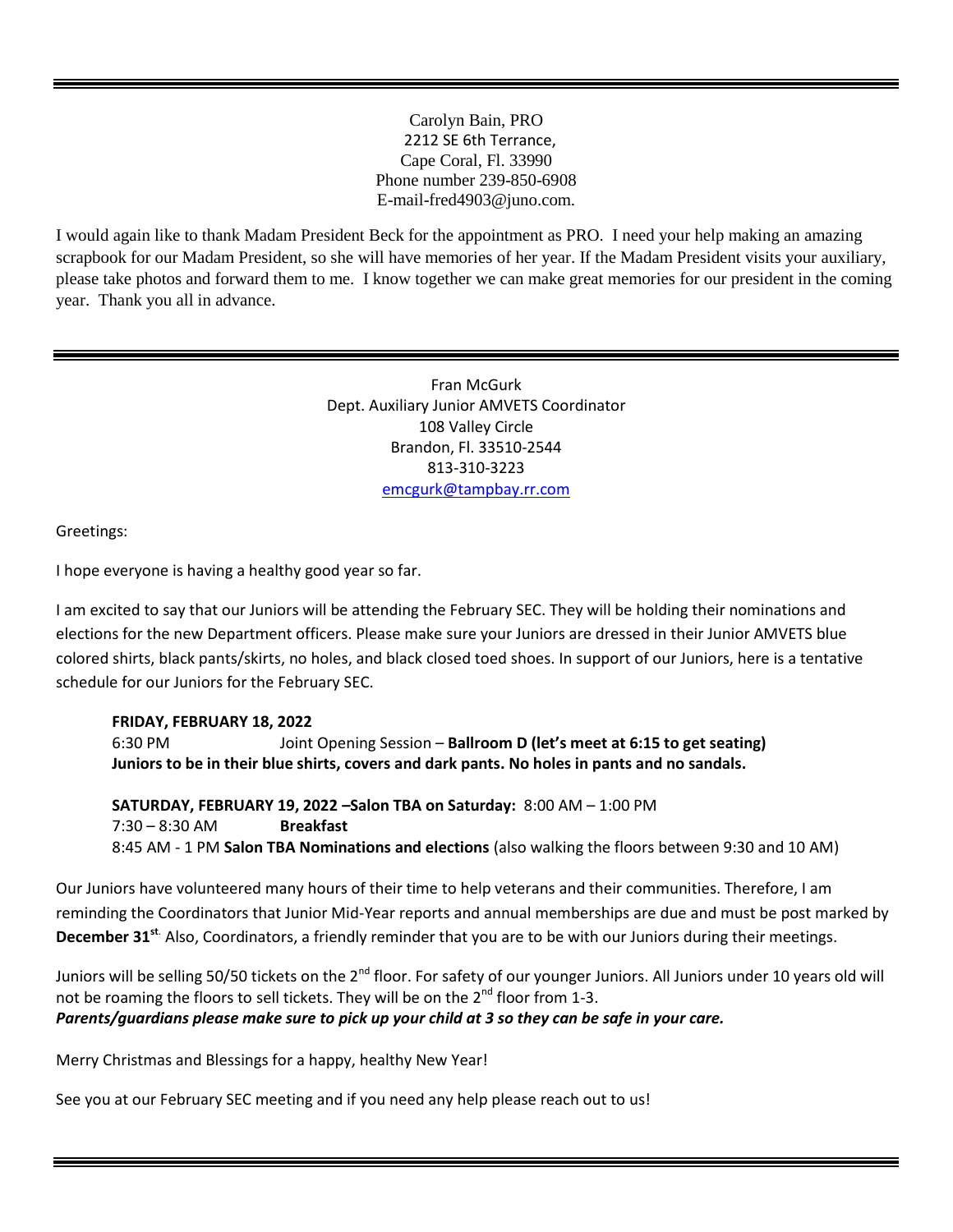

Doe Seals, Credentials Chairman 3434 Osage Dr. Zephyrhills, FL 33541 727-256-4882 or 727-412-4546 e-mail: doeseals38@gmail.com

Greetings, Ladies:

Holidays are fast approaching and I'm sure registration is not at the top of your list – but please remember, Pre-registration for the February 2022 S.E.C. **MUST** be received no later than **January 22, 2022.**. Cost: is \$10.00. If paying at SEC or after the deadline date – cost will be \$15.00. Please remember your membership card when registering. It helps to speed things up at the Credentials Desk. The pre-registration form can be found within this Hot Line.

Please mail pre-registration to the name and **address listed above**. The Postal Service recommends, that you allow at least 5 to 7 days to be received. So, let's get those registrations in plenty of time to arrive before the deadline date.

Thank you, Ladies. Wising one and all Happy Holidays and a healthy and prosperous New Year. See you in February.



#### WISHING EVERYONE A VERY MERRY CHRISTMAS, HAPPY

HOLIDAY AND A JOYOUS NEW YEAR

SEE YOU ALL IN FEBRUARY 2022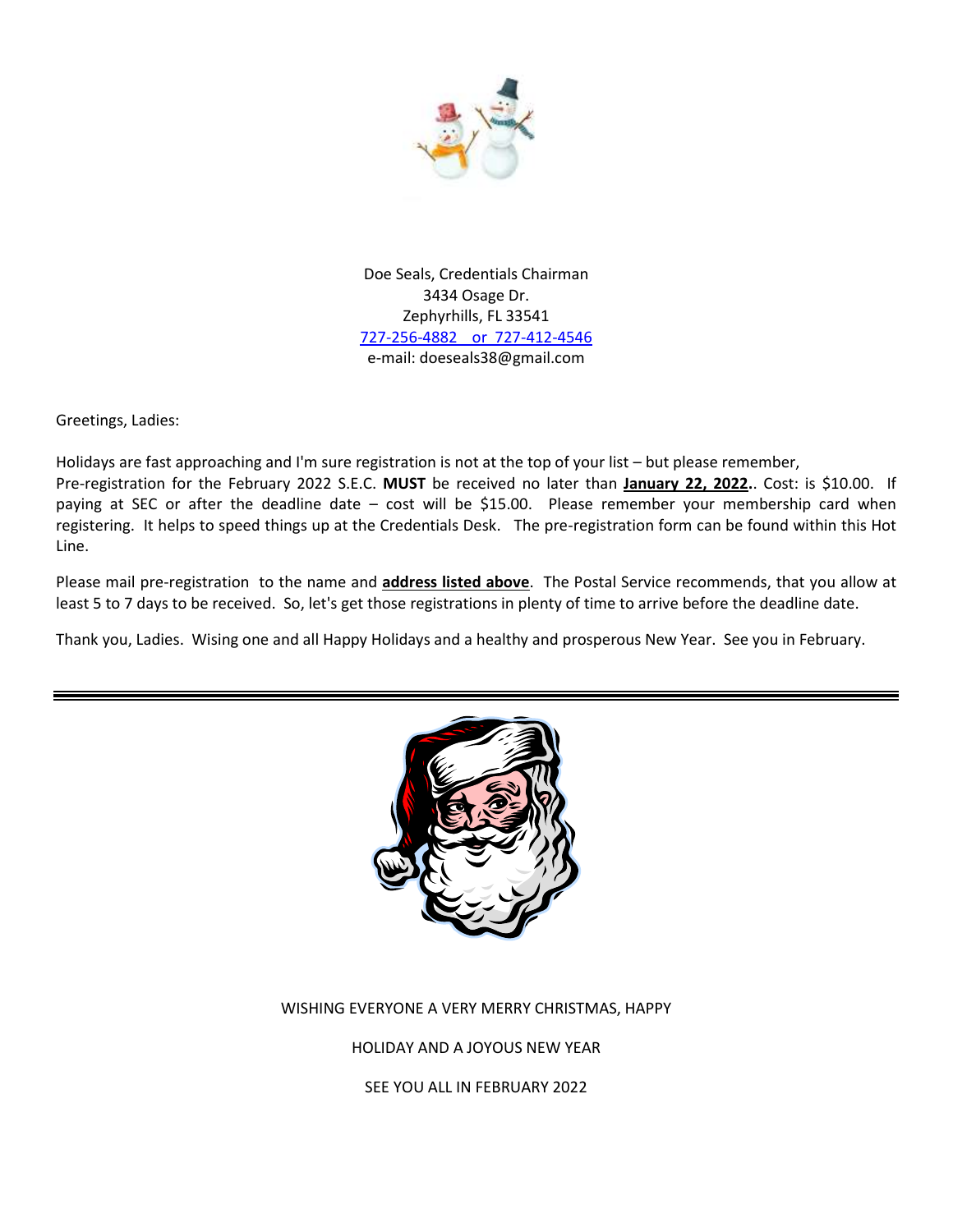## AMVETS LADIES AUX1LIARY DEPARTMENT OF FLORIDA FEBRUARY 2022 PRE-REGISTRATION FORM

| Pre-Registration Fee: 10.00                                                                                                           |                                                                      | On-site Fee: 15.00                                           | Deadline: January 22, 2022                                                                         |  |
|---------------------------------------------------------------------------------------------------------------------------------------|----------------------------------------------------------------------|--------------------------------------------------------------|----------------------------------------------------------------------------------------------------|--|
| MAKE CHECKS PAYABLE TO: AMVETS LADIES AUX., DEPT. OF FLORIDA<br>Tel. No. 727-256-4882 or 727-412-4546<br>E-mail: doeseals38@gmail.com | <b>Mail to: Doe Seals</b><br>3434 Osage Dr.<br>Zephyrhills, FL 33541 |                                                              |                                                                                                    |  |
| <b>PLEASE PRINT</b>                                                                                                                   |                                                                      | <b>TWO SIGNATURES REQUIRED ON ALL AUXILIARY CHECKS</b>       |                                                                                                    |  |
|                                                                                                                                       |                                                                      |                                                              |                                                                                                    |  |
|                                                                                                                                       |                                                                      |                                                              |                                                                                                    |  |
|                                                                                                                                       |                                                                      |                                                              | Amount Enclosed: __________                                                                        |  |
|                                                                                                                                       |                                                                      | (Registration is paid for Department Officers & PDP's/PNP's) | Please print and list ONLY Dept. Officers, PDP's, PNP's in this area who are attending the meeting |  |
| <b>Local President</b>                                                                                                                | <b>SEC</b>                                                           | Alt. SEC<br>PLEASE PRINT BELOW MEMBERS ATTENDING             | <b>District President</b>                                                                          |  |
|                                                                                                                                       |                                                                      | <b>Honorary Member/Guest (NO VOTE):</b>                      |                                                                                                    |  |

**Mark an asterisk (\*) next to members attending for the first time**